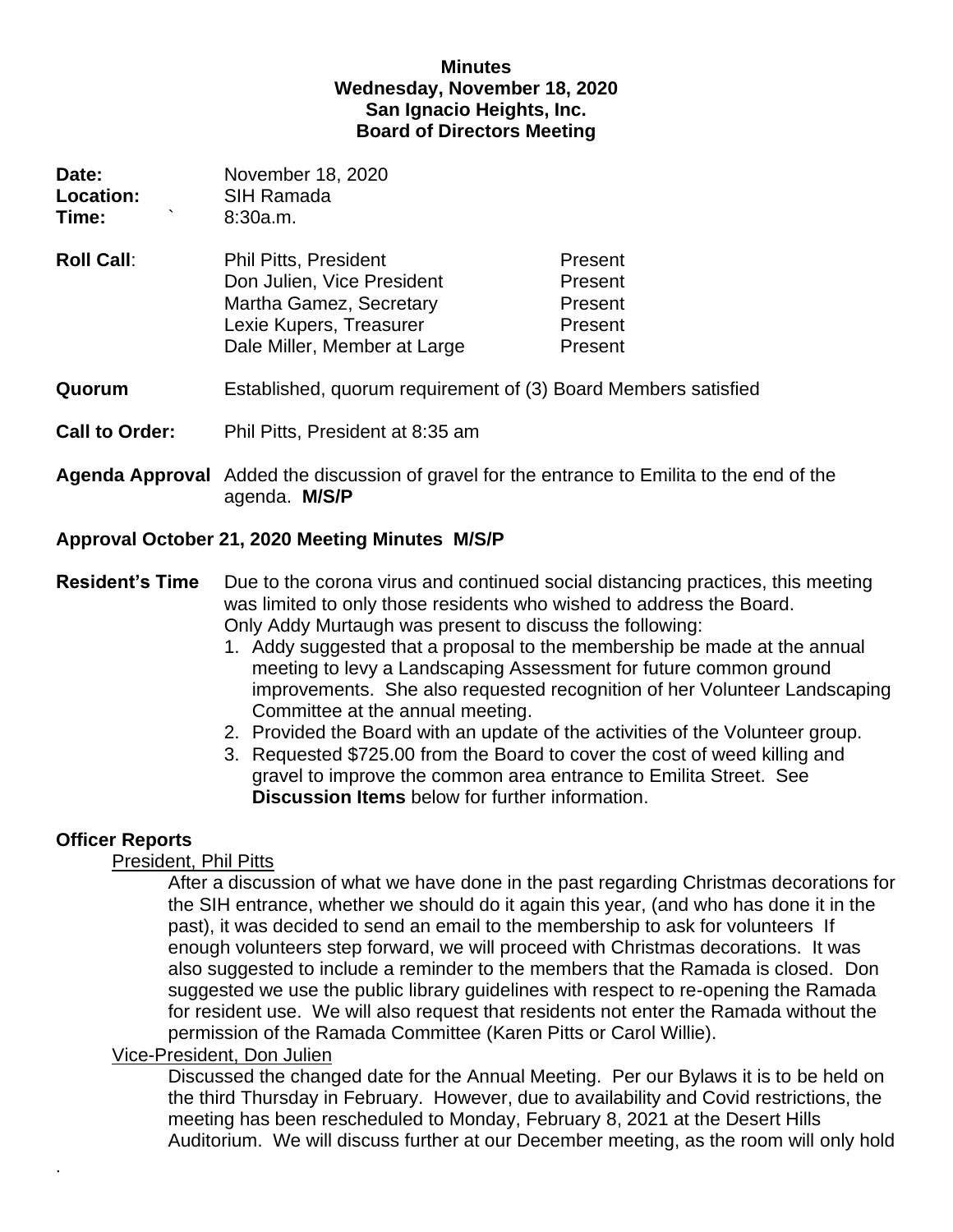50 people. We will need to make arrangements (such as Zoom) for any overflow.

(Martha has a Zoom account.) Don also wanted to know who had access to and picked up mail from the SIH Post Office box.

Secretary, Martha Gamez - No report given

Treasurer, Lexie Kupers:

Reviewed the Budget/Actual expense report to date and discussed preparations for the budget for next year. Along with the invoice for HOA dues next year, Lexie will include the Statement of Age Compliance (required under the Fair Housing Act) for each family to complete.

Member At Large, Dale Miller - No report given

#### **Committee Reports**

Architectural Committee: Chuck Willie presented:

- A request from Craig Lindsay, 4151 Wescotta Drive to install solar panels. **MSP**
- A request from the Holdsworth Trust to install new windows. This action does not require board approval.
- A request from David Schrupp, 4144 Manolito Drive to install a front area patio and retaining wall. **MSP**
- A request from Phil Ott, 1671 Circulo de la Pinata to install an access gate from his yard to the common area. **MSP**
- Reported that the new form developed by Don Julien for the committee is useful as a guide and reference to make sure everything is in compliance with our Bylaws.

Landscaping Committee: Phil Pitts reported that the search for an alternative to Felix Landscaping continues. He would like to get a few more bis. Felix's quote was for \$2,200 annually. Both Dale and Phil commented that Felix has been doing a much better job these past few months. We request that Felix attend the December meeting to negotiate a contract with more clearly defined duties and expectations. Dale mentioned that he would like the Board to find a replacement for him as Chair of the Landscaping Committee.

Roads Committee: Andy Miller presented a quote of \$2,292.00 for permanent speedbumps on westbound Desert Jewel, just below the stop sign at Circulo de la Pinata. It will be presented at the Annual Meeting in February. Each interested party will be given 2 minutes to comment. With respect to the striping and left-hand turn lane from Desert Jewel onto Circulo de la Pinata, more advice is needed. Andy will provide an update. He suggested that we add \$75K into next year's budget for road repairs. And, next year he proposes adding a lane split-line at the tcorner of Desert Jewel and Camino del Sol, to make left and right turn lines more obvious.

### **Discussion Items**

.

**Terminex Quote:** Martha had received a update quote from Terminex. Dave Peters honored the previous quote of \$7,837 and did agree to prior notification of the streets to be treated prior to each visit. Dale mentioned all the problems we had with Terminex (such as misrepresentation of homes treated, the difficulty in not having a local firm servicing the area, etc.). The Board has decided to stay with Bill's Termite Service. Lexie will include a reminder about this free annual one-time visit in her HOA invoice mailing.

**Update on the Pergola issue:** Don Julien reported that all matters have been resolved. We should expect the invoice from Michael Shupe at any point. The pergola has been removed and no further word from Don Fern.